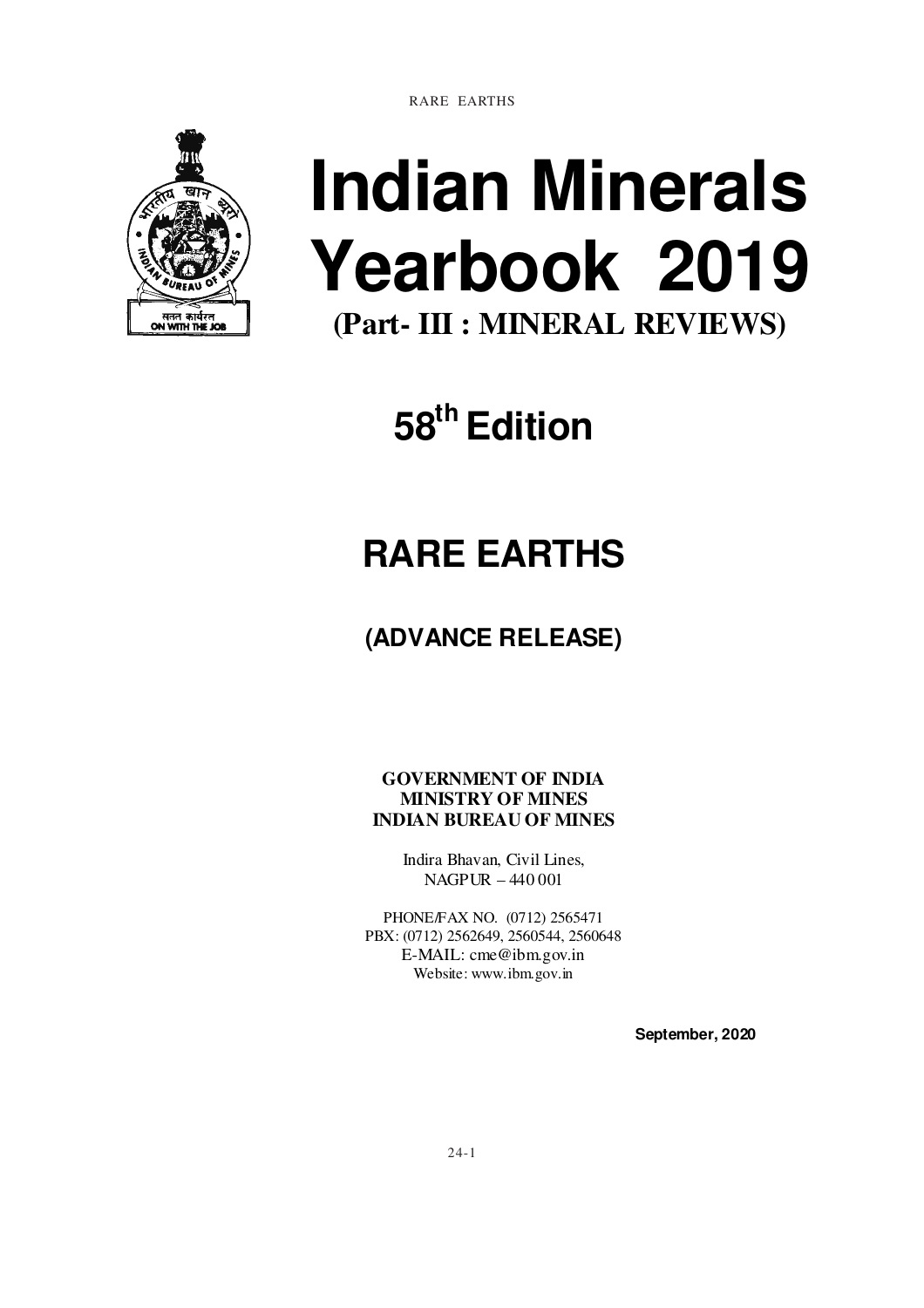The term "rare earth" arises from the minerals from which they were first isolated, which are common oxide-type minerals (earths) found in Gadolinite extracted from one mine in the village of Ytterby, Sweden. However, with the exception of the highly-unstable promethium, rare-earth elements are found in relatively high concentrations in the earth's crust with cerium being 25<sup>th</sup> most abundant element in the earth's crust at 68 parts per million.

Rare Earths are a group of 17 elements starting with lanthanum in the periodic table of elements and include scandium and yttrium. They are moderately abundant in earth's crust but not concentrated enough to make them economically exploitable. The REEs find key applications in defence, electronics, energy systems etc. For instance, magnets made from rare earths are many times more powerful than conventional ones. Along with energy critical elements (ECE), such as, lithium which has become ubiquitous battery material, REEs have emerged as strategic elements essential for sustainable energy systems.

The Rare-earth Elements (REE) are a collection of 17 elements, namely, scandium, yttrium and lanthanides (15 elements in the periodic table with atomic numbers 57 to 71, namely, lanthanum (La), cerium (Ce), praseodymium (Pr), neodymium (Nd), promethium (Pm), samarium (Sm), europium (Eu), gadolinium (Gd), terbium (Tb), dysprosium (Dy), holmium (Ho), erbium (Er), thulium (Tm), ytterbium (Yb) and lutetium (Lu).

Although these elements tend to occur together, the lanthanide elements are divided into two groups. The light elements are those with atomic numbers 57 to 63 (La, Ce, Pr, Nd, Pm, Sm and Eu) and the heavy elements are those with atomic numbers 64 to 71 (Gd, Tb, Dy, Ho, Er, Tm, Yb and Lu).

REEs are characterised by high density, high melting point, high conductivity and high thermal conductance. A number of rare-earth minerals contain thorium and uranium in variable amounts, but they do not constitute essential components in the composition of the minerals.

The principal sources of REE are bastnaesite (a fluorocarbonate which occurs in carbonatites and related igneous rocks), xenotime (yttrium phosphate) commonly found in mineral sand deposits, loparite which occurs in alkaline igneous rocks and monazite (a phosphate). The rare earths occur in many other minerals and are recoverable as by-products from phosphate rock and from spent uranium leaching. In India, monazite is the principal source of rare earths and thorium.

#### **RESERVES/RESOURCES**

The mineral monazite is a prescribed substance as per the Notification under the Atomic Energy Act, 1962. AMD has been carrying out its resource evaluation for over six decades. It occurs in association with other heavy minerals, such as, ilmenite, rutile, zircon, etc. in concentrations of 0.4 – 4.3% of total heavies in the beach and inland placer deposits of the country.

The resource estimates of monazite in the beach and inland placer deposits have been enhanced from 11.935 million tonnes in 2012 to 12.47 million tonnes in 2016 which corresponds to about 1 million tonnes of thorium oxide. The Statewise resources are provided in Table-1.

| Table – 1: Resources of Monazite |  |
|----------------------------------|--|
|----------------------------------|--|

|                | (In million tonnes) |
|----------------|---------------------|
| State          | Resources*          |
| All India      | 12.47               |
| Andhra Pradesh | 3.69                |
| Gujarat        | 0.003               |
| Iharkhand      | 0.21                |
| Kerala         | 1.84                |
| Maharashtra    | 0.004               |
| Odisha         | 3.06                |
| Tamil Nadu     | 2.46                |
| West Bengal    | 1.20                |

*\*Inclusive of indicated, inferred and speculative categories.*

*Source : As per letter received from Department of Atomic Energy dated 26/07/2018. The resources of beach sand minerals (BSM) viz. Ilmenite, Rutile, Zircon, Garnet, Leucoxene, Monazite and Sillimanite were last updated in the year 2016 by AMD.*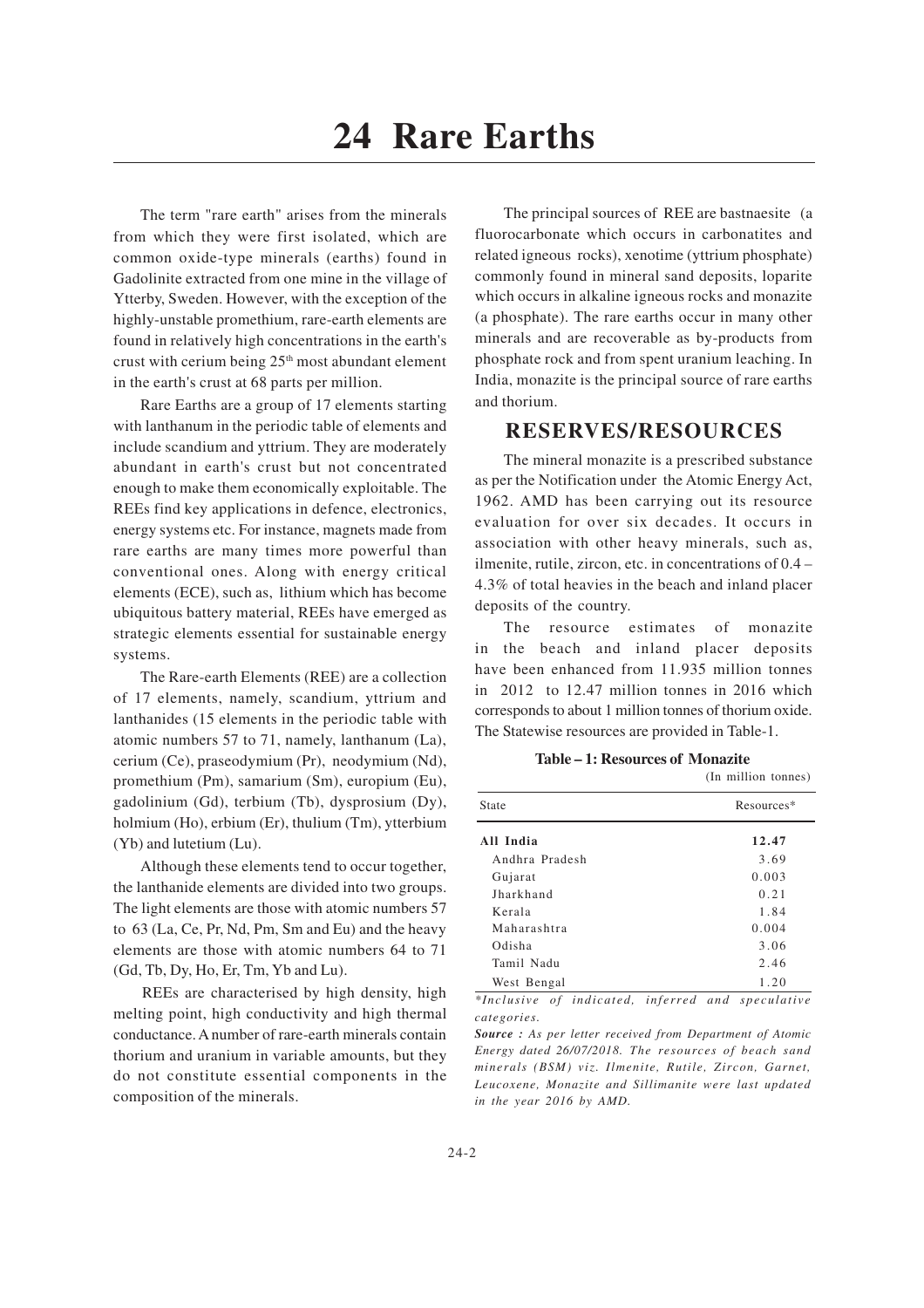The major deposits which contain monazite (thorium and REE ore mineral) are :

1. Chavara barrier beach and Eastern Extension,

Kollam district, Kerala

2. Manavalakurichi beach sand deposit, Kanniya-

kumari district, Tamil Nadu

- 3.Sathankulam Teri sand deposit, Tamil Nadu
- 4. Ovari Manapadu Teri Sand deposit, Tamil Nadu
- 5. Navaladi-Ovari Teri Sand deposit, Tamil Nadu
- 6. Kuduraimoli Teri Sand deposit, Tamil Nadu
- 7. Bhimunipatnam beach sand deposit,

Andhra Pradesh

- 8. Kandivalasa beach sand deposit, Andhra Pradesh
- 9. Kalingapatanam beach sand deposit,
	- Andhra Pradesh
- 10. Srikurman beach sand deposit, Andhra Pradesh
- 11. Bhavanapadu beach sand deposit,

Andhra Pradesh

- 12. Gopalpur beach sand deposit, Odisha
- 13. Chhatrapur beach sand deposit, Odisha
- 14. Brahmagiri beach sand deposit, Odisha

#### **EXPLORATION & DEVELOPMENT**

The exploration and development details, if any, are furnished in the Review on "Exploration & Development" under "General Reviews".

#### **PRODUCTION AND PRICES**

Indian Rare Earth Limited (IREL), a Mini Ratna Company, is a Government of India Undertaking under the Department of Atomic Energy (DAE) and KMML, a Kerala State Government Undertaking, are actively engaged in mining and processing of beach sand minerals from placer deposits. IREL is the only entity processing monazite to produce Rare Earth (RE) compounds. The RE values produced by IREL is in the form of mixed RE chloride and separated high pure RE. IREL produced 2,265 tonnes of RE chloride in 2016-17.The production of RE chloride for the year 2017-18 and 2018-19 was 2,724 and 4,215 tonnes respectively. The prices of rare earths in India during 2015-16 to 2018-19 are presented in Table-2.

#### **MINING AND PROCESSING**

Mining of beach sand is being carried out by IREL and KMML. The installed capacity of monazite (96% pure) separation plant of IREL at

 **Table – 2: Domestic Prices of Rare Earths 2015-16 to 2018-19**

(In  $\bar{\tau}$  per kg)

| Year        | Grade                   | Price | Remarks          |
|-------------|-------------------------|-------|------------------|
| $2015 - 16$ | RE chloride             | 180   | Ex-works, packed |
|             | RE fluoride (lumps)     | 450   | Ex-works, packed |
|             | Dicarbonate - Wet       | 150   | Ex-works, packed |
|             | Difluoride              | 285   | Ex-works, packed |
|             | Cerium hydrate -Dry 500 |       | Ex-works, packed |
|             | Cerium oxide B          | 550   | Ex-works, packed |
|             | Neo oxide - $95\%$      | 3420  | Ex-works, packed |
|             | Neo oxide - $99\%$      | 3800  | Ex-works, packed |
| 2016-17     | Not Available           |       |                  |
| 2017-18     | Not Available           |       |                  |
| 2018-19     | Not Available           |       |                  |

*Source: Department of Atomic Energy, Mumbai.*

Manavalakurichi is 6,000 tpy while that of KMML at Chavara is 240 tpy. Details regarding mining and processing, etc., are provided in the Review on 'Ilmenite and Rutile'.

#### **INDUSTRY**

IREL has a plant at Udyogamandal, Aluva, located in Ernakulam district, Kerala, wherein the monazite obtained from Manavalakurichi is chemically treated to separate rare earths in its composite chloride form and thorium as hydroxide upgrade. Ground monazite is digested with caustic soda lye to produce trisodium phosphate (TSP) and mixed hydroxide slurry. This slurry is used for production of diverse rare earth compounds. Elaborate solvent extraction and ion exchange facilities were built to produce individual RE oxides, like oxides of Y, Ce, Nd, Pr and La of specific purities. India is the second largest supplier of yttrium in the world and the maximum production is reported from the plant in Kerala. Uranium values present in monazite which are recovered in the form of nuclear grade ammonium diuranate (ADU) are vital supplement to the indigenous supply of uranium. Thorium is separated in its pure oxalate form. A part of it is taken to OSCOM for further processing by solvent extraction to produce thorium nitrate. A small part of the purified thorium nitrate is converted to nuclear grade thorium oxide powder for supply to Bhabha Atomic Research Centre (BARC) and Nuclear Fuel Complex (NFC) for developing thorium-based fuel for nuclear reactors. IREL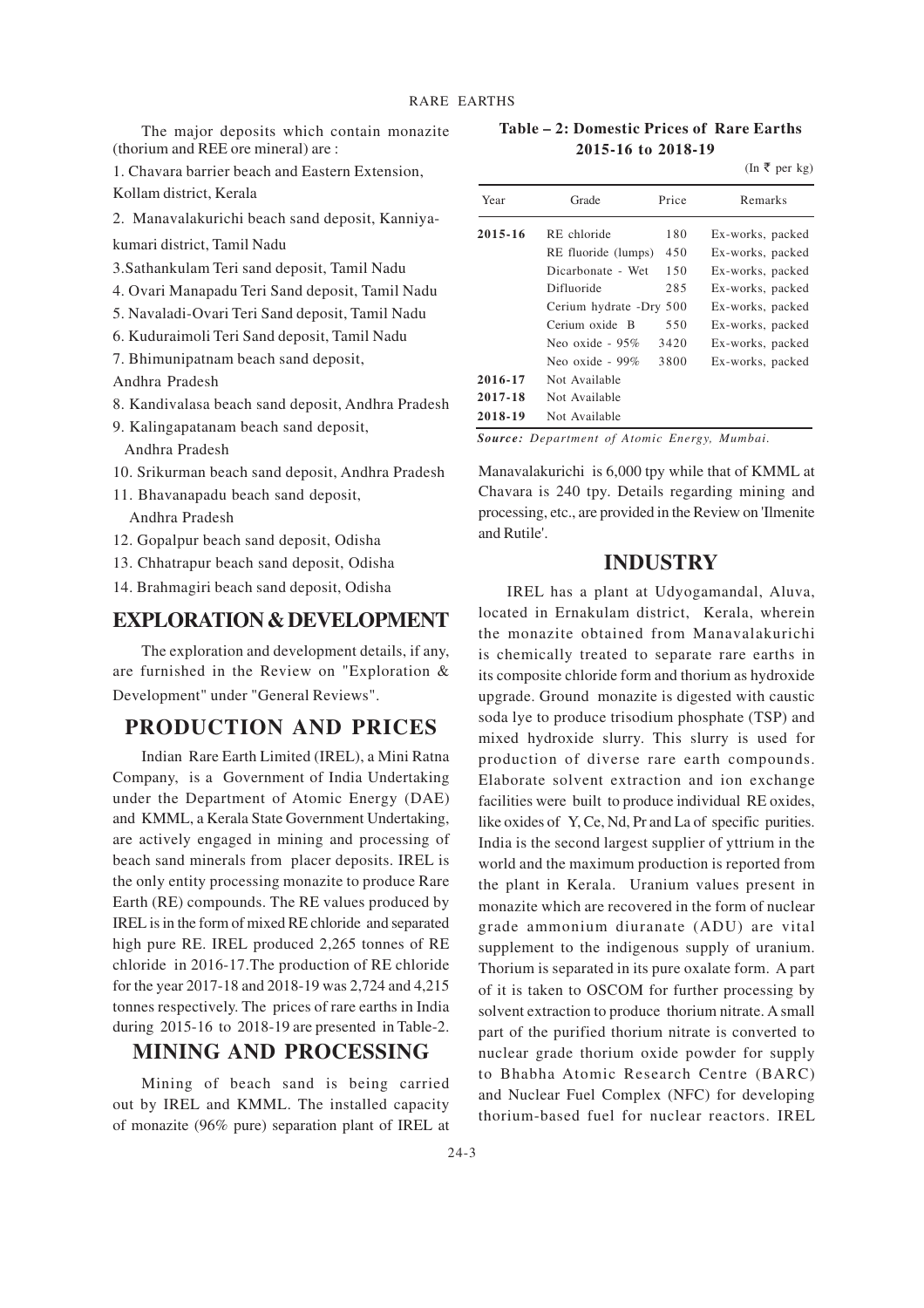has built a large stockpile of impure thorium hydroxide upgrade associated with rare earths and unreacted materials.

IREL has also entered into an Memorandum of Understanding (MoU) with BARC, DMRL and International Advanced Research Center for powder metallurgy & New material (ARCI) for development of rare earth permanent magnet rings. DMRL has the necessary technology for production of rare earth magnets. BARC has developed the technology for manufacturing of RE Phosphors. However, these technologies are yet to see commercial application. Japan and India have reached at a basic agreement to jointly develop rare earths, used in the production of several high-tech goods from weapons to cellphones. IREL has also set up a Monazite Processing Plant (MoPP) at Odisha to produce about 11,000 tonnes of Rare Earth Chloride and associated products and High Pure Rare Earths (HPRE) plant at Rare Earth Division, Aluva, to produce separated Rare Earth Oxide/Carbonates. The Company is also in the process of facilitation, setting up of industry in value chain of minerals produced other than expanding its existing capacity in near future. IREL has in-house R&D division at Kollam, Kerala, to support mineral and chemical operation and Corporate Office at Mumbai, Maharashtra.

The production of rare-earth compounds from monazite at Udyogamandal plant is furnished in Table-3.

|                                                                                                     |           |                                                                                                                      |             | $(In$ tonnes) |  |
|-----------------------------------------------------------------------------------------------------|-----------|----------------------------------------------------------------------------------------------------------------------|-------------|---------------|--|
| Specification                                                                                       | Installed | Production                                                                                                           |             |               |  |
|                                                                                                     |           | $2016 - 17$                                                                                                          | $2017 - 18$ | $2018 - 19$   |  |
| REO 45% min.<br>$CeO$ <sub>/</sub> $REO$ 45% min.                                                   | 11,200    | 2265                                                                                                                 | 2724        | 4215          |  |
| TO>78%, F>26%<br>$CeO$ <sub>1</sub> $TO$ >45%                                                       | 114       |                                                                                                                      |             |               |  |
|                                                                                                     |           | ٠                                                                                                                    |             |               |  |
| Total $REO > 80\%$ (dry)<br>$(30\%$ for wet)<br>$CeO, >68\%$ ,<br>CeO <sub>2</sub> /Total RED > 85% |           |                                                                                                                      |             |               |  |
|                                                                                                     |           |                                                                                                                      |             |               |  |
| Nuclear Grade                                                                                       | 28        | 28                                                                                                                   |             |               |  |
|                                                                                                     |           |                                                                                                                      |             |               |  |
|                                                                                                     | $\cdots$  | capacity (tpy)<br>Grade C: CeO <sub>2</sub> 99.00% min.<br>Grade D: CeO, 99.95% min.<br>CeO <sub>2</sub> 99.99% min. |             |               |  |

#### **Table – 3: Production of Rare-earth Compounds**

*Source: Indian Rare Earths Ltd*

*ADU: Ammonium diuranate. RE: Rare Earths.*

IREL has invited research projects pertaining to Improvement in recovery of heavy minerals, improvement in plant & energy efficiency and value addition of ilmenite, zircon and rare-earth compounds during the financial year 2018-19. IRELTDC has approved three projects with the value of  $\bar{\tau}$  217.35 lakh during this financial year in the field of Nano Ceria, Nano Titania and Zirconia.

Further, in-house Research & Development carried out by IREL during 2018-19 are :

1. Production of lanthanum zirconate, using lanthanum carbonate and zirconyl nitrate suitable for thermal barrier application on metal substrate and graphite for prevention of oxidation.

2. Development of electrochemical device, such as, oxygen sensor from 8 mol% yttria-stabilised zirconia.

3. Production of Hafnia free 8 mol% Yttriastabilised zirconia for reactor application.

4. Development of process for production of 99% pure hafnium oxide from neutral cake of NFC.

Production NGADU stood at 34.9 tonnes which is the highest production in the last decade. Production of minerals increased by 6.7% (P) with respect to previous fiscal, which is also the highest production achieved since the last 7 years. Production of Mixed Rare Earth Chloride increased by about 55% compared to the previous fiscal.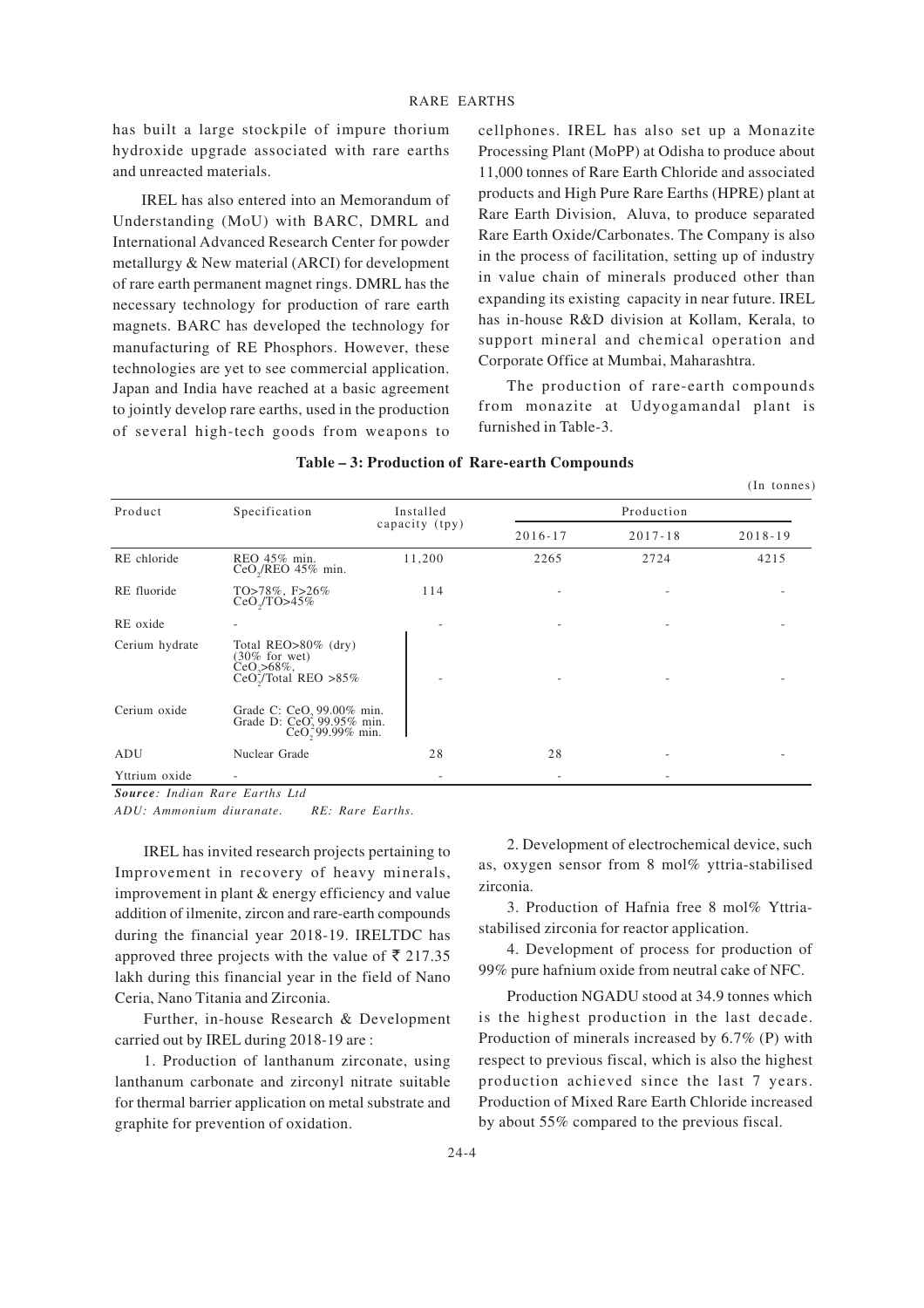Production of 1 kg hafnia with purity level of 99% was reported by IREL in laboratory scale. Samples have been sent to BARC for confirmation on the purity.

Solvent extraction process flowsheets have been developed and demonstrated to produce high purity  $(>99\%)$ Y<sub>2</sub>O<sub>3</sub>, Dy<sub>2</sub>O<sub>3</sub> and Tb<sub>4</sub>O<sub>7</sub> from heavy rare-earth concentrate of monazite mineral.

#### **POLICY**

The recent amendment to Atomic Mineral Concession Rules (AMCR) 2016 stipulates reserving all Beach Sand Mines (BSM) deposits containing more than 0.75 per cent monazite in the Total Heavy Minerals (THM) for Government-owned corporations. As per the Foreign Trade Policy, 2015-2020 and the effective policy on export and import, the import of ores and concentrates of rare-earth metals (under HS Code 25309040) and of rare-earth oxides including rutile sand (HS Code 26140031) are permitted 'freely'.

As per Gazette Notification No 26/2015-2020 dated 21.08.2018, the export of rare-earth compounds

classified as Beach Sand Minerals (BSM), namely, [Ilmenite, Rutile, Leucoxene (Titanium-bearing mineral), Zircon, Garnet, Sillimanite and Monazite (Uranium and Thorium)], shall be regulated in terms of Sl No 98A of Chapter 26 Schedule 2 of ITC (HS) Classification.

Other minerals under Code 2617 are freely exportable, except those which have been notified as prescribed substances and controlled under Atomic Energy Act 1962.

Export of Beach Sand Minerals have been brought under STE and shall be canalised through Indian Rare Earths Limited (IREL). Beach sand minerals, permitted anywhere in the export policy, will now be regulated in terms of policy under at Sl No 98A of Chapter 26 of Schedule 2 of the Export Policy.

As per Gazette Notification No : GSR.134 (E) dated 20.2.2019, the particulars of threshold values for atomic minerals in respect of Beach Sand Minerals (BSM) shall be regulated as Schedule A [Rule  $2(1)(m)$  and Rule 36] (Table-4).

| Uranium-bearing tailings left over from ores<br>after extraction of copper and gold, ilmenite<br>and other titanium ores.                                                              | 60 ppm $U_3O_8$ and/or 250 ppm ThO <sub>2</sub> .                                                                                                                                                                                                                                                                                                   |
|----------------------------------------------------------------------------------------------------------------------------------------------------------------------------------------|-----------------------------------------------------------------------------------------------------------------------------------------------------------------------------------------------------------------------------------------------------------------------------------------------------------------------------------------------------|
| Zirconium-bearing minerals and ores<br>including zircon.                                                                                                                               | All cases of zirconium-bearing minerals occurring in Beach<br>Sand Minerals and other placer deposits in association with<br>monazite are notified as above threshold (i.e., the threshold is<br>0.00% monazite in Total Heavy Minerals), irrespective of<br>monazite grade.<br>In other cases, zircon containing less than 2000 ppm of<br>hafnium. |
| Beach Sand Minerals <i>i.e.</i> economic heavy<br>minerals found in the teri or beach sand,<br>which include ilmenite, rutile, leucoxene,<br>garnet, monazite, zircon and sillimanite. | All cases of Beach Sand Minerals and other placer deposits<br>in association with monazite are notified as above threshold<br>(i.e. the threshold is 0.00% monazite in Total Heavy<br>Minerals), irrespective of monazite grade.                                                                                                                    |

**Table - 4: Particulars of Threshold Value for Atomic Minerals [See Rule 2 (1)(m) and Rule 36]**

Efforts toward increasing the production in rare earths extraction plant at OSCOM and High Pure Rare Earths Divisions are being made on a sustained basis. Tender for technical audit of the two plants has been floated so that significant increase in capacity utilization is achieved. Fructification of these would lead to added revenue for IREL.

The implementation of brownfield expansion of OSCOM unit by augmentation of capacity was well on course with receipt of Environmental Clearance in January 2019 and subsequent consent to establish 6,35,000 tonnes and consent to operate for 30% enhanced capacity at 3,70,000 tonnes. The ramping up of the capacity to 3,70,000 mt will help in significant improvement in revenue generation. The phased increase to full capacity of 6,35,000 mt will further enhance the revenue. The JV company IREL-IDCOL Limited with IDCOL (as Odisha Government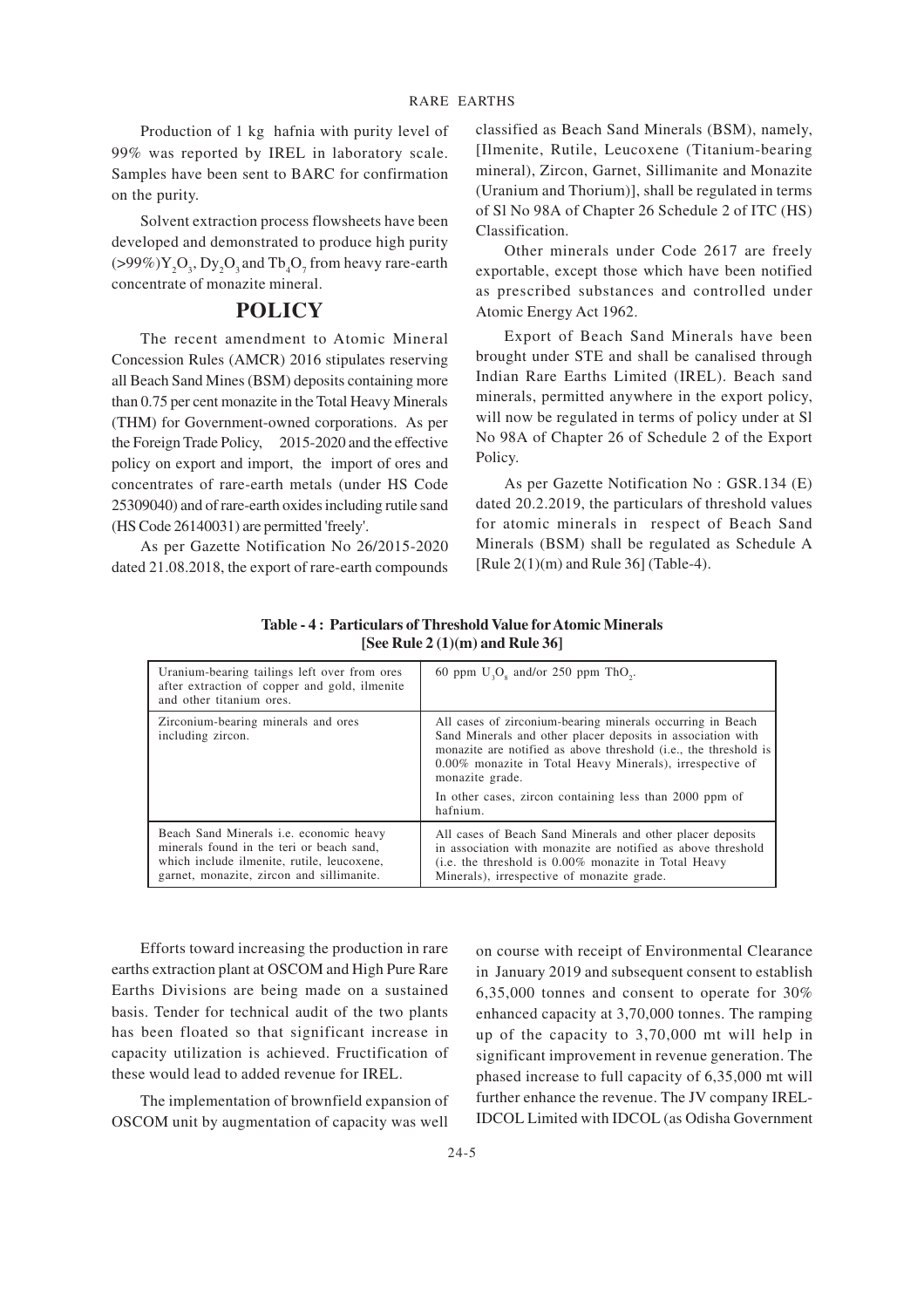company) for greenfield project for production of beach sand minerals is progressing satisfactorily. Further progress is made in setting up of SmCo magnet facility at Vizag for strategic purpose and Rare Earths Theme Park at Bhopal. Both the projects are proceeding satisfactorily. In the long run these are expected to act as catalyst for domestic consumption of High Pure Rare Earths produced at Aluva and hence, are of importance to IREL.

Rare Earths (RE) are important resources for use in high-tech applications in various strategic sector, such as, defence, atomic energy, space, oil, green energy, electronics etc. India has significant rare earths primary and secondary resources. The country depends on import of these resources and has not achieved the self-sufficiency inspite of being in this domain since 1950s. Self-sufficiency in RE is vital and critical to our strategic sectors, emerging nonconventional energy mission and other high-tech products.

In view of the above, an expert committee was constituted by NITI Aayog to solve strategy issues for self-reliance and develop a roadmap to address restrictive trade practice and harness the availability of domestic and global resources. The committee has submitted its report.

#### **USES & CONSUMPTION**

The Rare Earth Permanent Magnet (REPM) in Vizag and Rare Earth and Titanium Theme Park (RETTP) in Bhopal have kick started with the funding assistance of Government of India, which will enhance the visibility of IREL in the strategic and niche sector.

Environmental clearance for REPM project has been received from MoEF&CC and M/s MECON Limited, Bengaluru has been appointed as consulting firm for detailed engineering. As regards RETTP project, lease deed execution towards land has been completed. A Letter of Understanding has been inked with BARC towards developing and transferring laboratory-scale technologies in the value chain of Rare Earths which will be suitably upscaled by IREL to pilot-scale and installed in the theme park.

In addition, IREL has been assigned the responsibility of carrying out civil construction works on behalf of BARC for the 5 million liters per day (MLD) hybrid seawater desalination plant at OSCOM. About 60% construction of plant building has been completed.

Execution of Supplimentary Mining Lease deed for OSCOM Mines till a period up to the year 2047 has been completed under the provisions of AMCR 2016. Communication on precise area of the Bramhagiri Mineral Sands Deposit in Puri district under AMCR, 2016 is in the final stages of issuance by the Government of Odisha.

Rare earth materials are utilised in a wide range of critical products enabling many emerging green energy technologies, high-tech applications and defence systems, such as, hybrid cars, plug-inhybrid electric-vehicles (PHEVs), the latest generation of efficient windpower turbines, computer disc drives, missile guidance systems, etc. The lanthanide elements as a group have magnetic, chemical and spectroscopic properties that have led to their application in a wide range of end-uses. Cerium finds application in polishing of glass items like lenses & display screens of cathode-ray tubes, liquid-crystal displays & plasma-display panels, in petrol & diesel fuels as fuel additive and along with lanthanum for replacement of cadmium in red pigments. Mixed salts of the cerium group of elements, other than fluorides are used in medicine, non-irritating antiseptic dressings, waterproofing agents and fungicides in textile manufacture. The principal uses of commercially pure cerium compounds that are in the form of nitrate is in the manufacture of incandescent gas mantles and cerium compounds as oxide. It also finds usage as a polishing agent of glass. Cerium compounds are also used in ceramic and glass as colouring pigments and also as catalysts in Chemical Industry.

Department of Atomic Energy (DAE), has accorded in principal approval for futuristic proposal of IREL towards setting up of rare earth theme park which inter alia includes setting up of pilot plants in the value chain of rare earths, skill-cum-enterpreneur development center. This will be a first of its kind theme park in the country.

To produce samarium-cobalt (Sm-Co) magnet for meeting national objectives, a Special Purpose Vehicle (SPV) has been formed. Production of Sm-Co metal and Magnet is based on technologies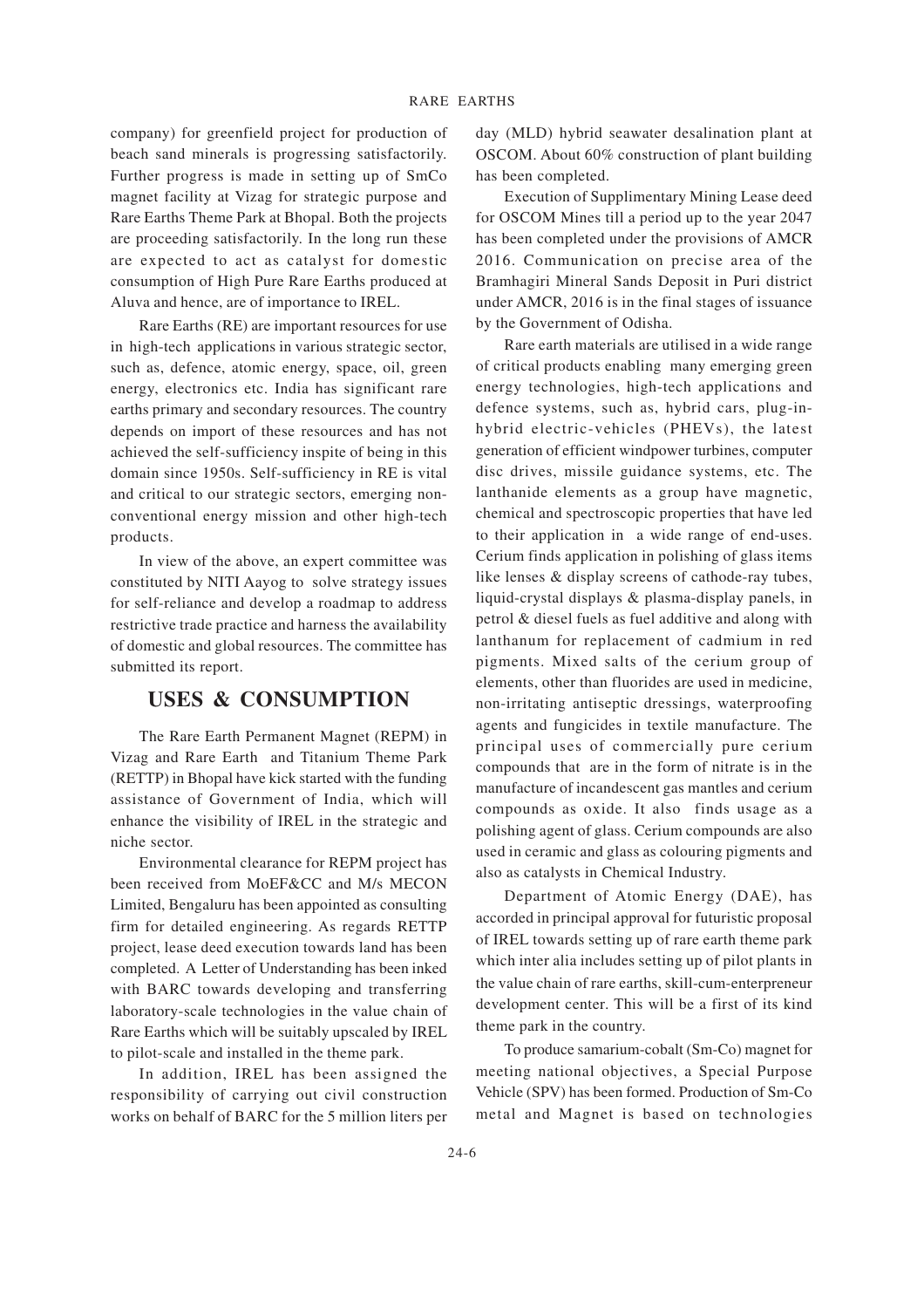developed by BARC, Mumbai & DMRL, Hyderabad. Activities for firming up the investment, plant location etc., are under progress.

Supply of Nuclear Grade Ammonium diuranate (NGADU) from new source, i.e, the newly commissioned monazite processing plant at OSCOM, Odisha has commenced.

Approval has been received for entering into production sharing contract viz. concessions and profits sharing option with land owner having surface rights within IREL mining lease area with a view to mitigate the difficulties in sourcing land for new material of the southern operating units of IREL.

Subsequent to identification and development of conditions for dissolution of Rare Earths (REE) from fly ash generated at lignite coal fired thermal power plant at Neyveli, Tamil Nadu, studies were taken up to understand the overall process efficiency and precipitate dissolved rare earths in purified form.

Cerium, lanthanum and neodymium are used as glass additives in optical lenses and display screens, as catalysts in automobiles to reduce sulphur dioxide emission, in multilayer capacitors and along with yttrium in magnesium, aluminium and hydrogen storage alloys. Mischmetal which is an alloy of cerium with small amounts of other rare earth metals is used in lighter flints, for desulphurisation in steel and foundry, and with lanthanum alloys, in batteries and hydrogen storage systems meant for electronics and hybrid cars. Cerium oxide is used in glass polishing industries.

Lanthanum oxide and neodymium compounds are used in special glass manufacture. Lanthanum finds application in X-ray films as phosphors; yttrium in advanced ceramics like nitrides,Y-stabilised ceramics, etc., and gadolinium in magnet alloys. Yttrium, europium and terbium are used as phosphors in displays of computers, TV, etc. and with lanthanum, cerium & gadolinium as phosphors in fluorescent and halogen lamps. Neodymium, samarium, dysprosium, praseodymium and terbium have application as high intensity magnets in electronics, electric motors and audio equipment. Lanthanum, erbium and ytterbium have application in fibre optics and lasers. Lanthanum and yttrium find application in solid oxide fuel cells. Scandium is used mainly in aluminium alloys for sporting goods. Scandium in minor amounts is used in semiconductors and special lighting, including halogen bulbs. Mixed rare earth products are used as catalysts in petroleum refining and fluid cracking. Neodymium is used in welding in heavy industries and also in MRI scanners. Praseodymium is not a primary element for any specific use, but finds use as a substitute for neodymium in magnets.

Samarium is used essentially for the Sm-Co magnets. Europium is a primary component of phosphorus and is responsible for white light in compact fluoroscent lamps when used with terbium compounds.

Erbium used as fibre optic and has emerged in the nineties as a remarkable tool for communication technology through which high quality rapid data in tight pulses can be transferred in speed unthinkable in the past.

The main application for neodymium-iron-boron (Nd-Fe-B) magnets are in automobiles for anti-lock brakes, and in computer hard disk drives, videos, CD-ROMs used in many small-size electronic consumer products, such as, digital cameras, where major advantage is their small sizes. Nickel metal hydride (Ni MH) batteries, containing mischmetal, a mixture of rare earth compounds, are used mainly in portable electronic equipment, such as, laptops, camcorders and mobile phones. Though, the market for batteries for portable electronic equipment is growing strongly, the Ni MH batteries are increasingly replaced by lithium-ion batteries.

Monazite contains about  $25.28\%$   $P_2O_5$  which can be recovered as a by-product for manufacture of fertilizers and production of elemental phosphorus or its salts. Beside, rare earths, thorium is also recovered from monazite. It is a source of atomic energy. An important use of thorium is for addition to tungsten in minute quantity (about 0.75%) to increase the ductility of tungsten wire and thus to facilitate its drawing into filaments used in electric lamps. Metallic thorium is also used in photoelectric cells and X-ray tubes and in certain alloys. Thorium is used as catalytic agent for various processes. Amongst thorium salts, thorium nitrate is used largely in the manufacture of incandescent gas mantles. Mesothorium, the chief radioactive element recovered as a by-product in the chemical treatment of monazite, is marketed usually in the form of its bromide and used in self-luminous paints or enamels. Mesothorium is also used in the treatment of certain types of cancer and skin diseases.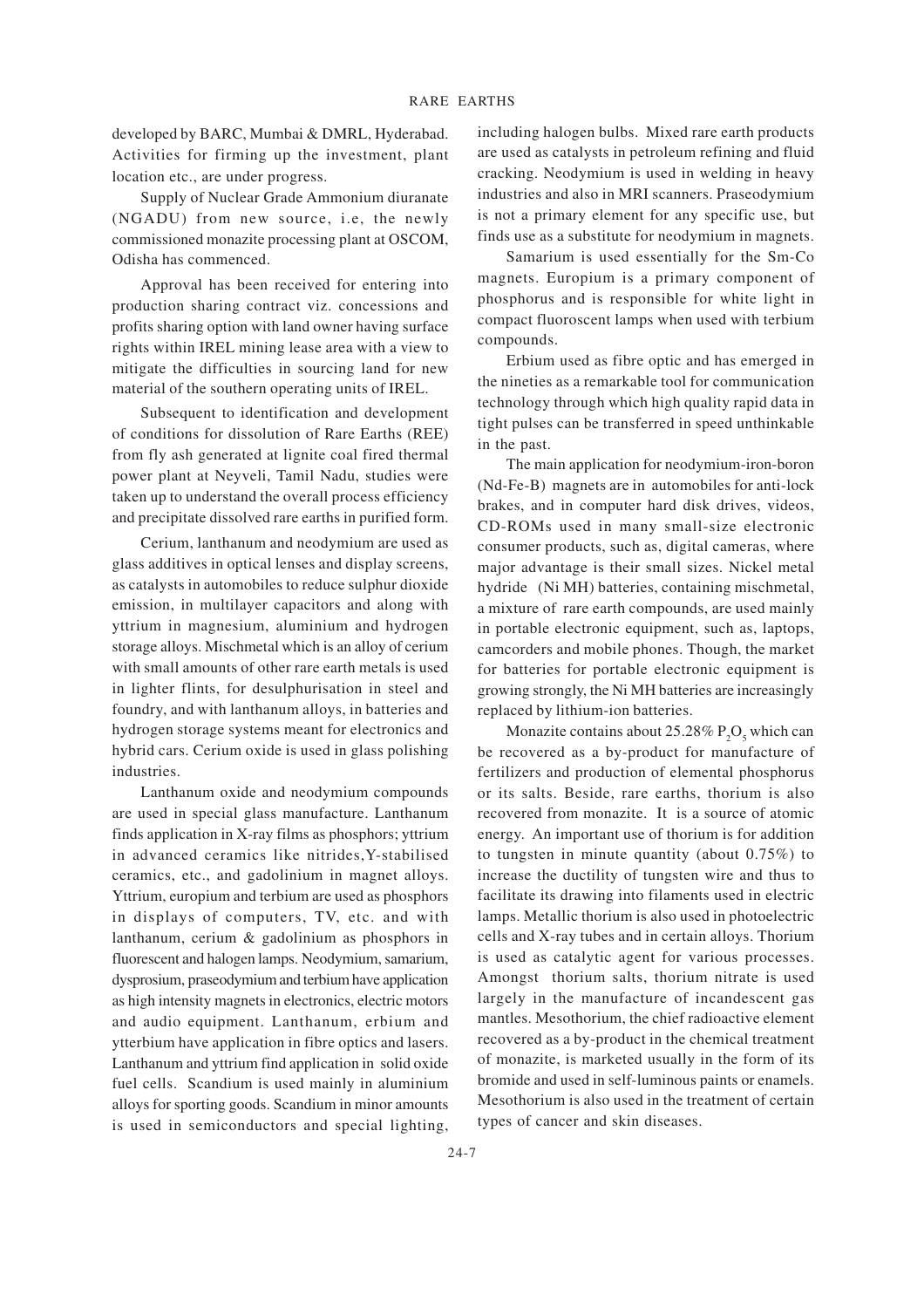#### RARE EARTHS

The total consumption of rare earths during 2016-17 to 2018-19 is furnished in Table-5. The reported consumption during 2018-19 is not available. Rare Earth Compounds producer was the main consumer accounting for about 99.68% of the total consumption followed by Glassware.

| Table – 5: Consumption of Rare Earths, 2016-17 to 2018-19 |
|-----------------------------------------------------------|
| (By Industries)                                           |

|  | $(In$ tonnes) |
|--|---------------|
|--|---------------|

| Industry                       | $2016 - 17$ | $2017 - 18$ | $2018 - 19$ |  |
|--------------------------------|-------------|-------------|-------------|--|
| <b>All Industries</b>          | 1867.90     |             |             |  |
| Rare Earth Compounds Producers | 1862.0      | -           | ۰           |  |
| Paints Driers/Pigments         |             | -           |             |  |
| Cinema Arc Carbon              |             |             |             |  |
| TV Colour picture tube         | 1.0         | ۰           |             |  |
| Glass/Optical polishing        | 1.0         | ۰           |             |  |
| Glassware decolouring          | 0.4         |             |             |  |
| R&D and others                 | 3.0         |             |             |  |

*Source: Department of Atomic Energy, Mumbai. Industry-wise consumption of minerals in India, IREL.*

#### **WORLD REVIEW**

The total world reserves are estimated at 120 million tonnes of rare earth oxides equivalent content (REO) of which China alone accounts for 44 million tonnes (37%) followed by Brazil & Vietnam  $(18\%$  each) and Russia  $(10\%)$  (Table- 6).

China holds the leading position among producers of rare earth oxides with 140 thousand tonnes. The other major producers are Myanmar, Australia, USA, Russia and Malaysia (Table-7). Concentrates/partially-processed intermediate products are further processed at many locations in Europe, USA, Japan and China.

In China, the principal production centres of rare earths are located at Baotou, Inner Mongolia and in Jiangxi & Sichuan provinces. At Baotou, bastnaesite is recovered as a by-product of iron ore mining while in Sichuan and in Gansu, bastnaesite occurs as primary mineral. In Jiangxi, Guangdong, Hunan and Jiangsu provinces, the ion adsorption clays are the source of the greater proportion of world yttrium production.

The Russian Rare Earths Industry is based on loparite, a titanium-tantalum niobate mined from Lovozero massif in the Murmansk region. Rare earth minerals have been recovered as by-products from titanium-bearing heavy sands, particularly in Australia and from tin dredging in Malaysia.

#### **Table – 6 : World Reserves of Rare Earths (By Principal Countries)**

|  |  |  | (In '000 tonnes of REO equivalent content) |  |
|--|--|--|--------------------------------------------|--|
|  |  |  |                                            |  |

| Country                    | Reserves  |
|----------------------------|-----------|
| World: Total (rounded off) | 120000    |
| Australia                  | 3300      |
| <b>Brazil</b>              | 22000     |
| Myanmar                    | <b>NA</b> |
| Burundi                    | <b>NA</b> |
| Canada                     | 830       |
| China                      | 44000     |
| Greenland                  | 1500      |
| India                      | 6900      |
| Madagascar                 | <b>NA</b> |
| Russia                     | 12000     |
| South Africa               | 790       |
| Tanzania                   | 890       |
| Thailand                   | <b>NA</b> |
| USA                        | 1400      |
| Vietnam                    | 22000     |
| Other countries            | 310       |

*Source: USGS, Mineral Commodity Summaries, 2020,*

#### **Table – 7 : World Production of Rare Earths Oxides (By Principal Countries)**

(In tonnes)

| Country                  | 2016     | 2017              | 2018              |
|--------------------------|----------|-------------------|-------------------|
| $China^{(b)}$            | 140000*  | 140000*           | 140000*           |
| Myanmar                  | $4500*$  | 20000*            | 23000*            |
| Australia <sup>(d)</sup> | 8799     | 12631             | 16003             |
| <b>USA</b>               | $\Omega$ | $\Omega$          | 9000*             |
| Russia                   | 3063     | 2500              | 2596              |
| Indi $a^{(a)}$           | 2265     | 2000 <sup>e</sup> | 2000 <sup>e</sup> |
| Malaysia                 | 1221     | 196               | 1012              |
| Vietnam                  | $220*$   | $200*$            | $400*$            |

*Source: BGS, World Mineral Production, 2014-2018,*

*a :Year ending 31st March following that stated.*

*b :Includes production from iron ore extraction, bastnaesite concentrates and ion adsorption clays. \* Estimated*

*d :Year ending 30th June following that stated.*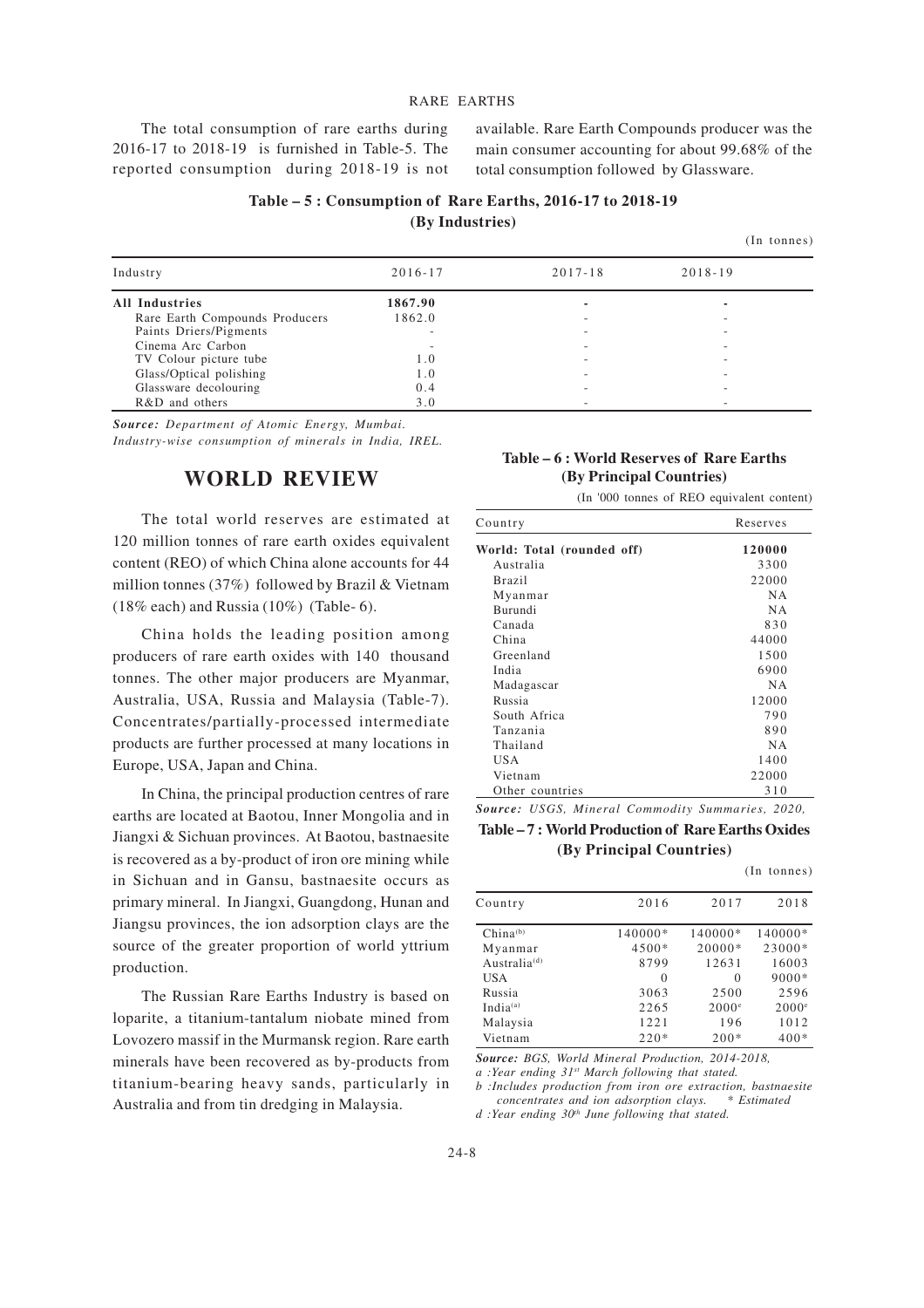**Imports**

#### **FOREIGN TRADE**

#### **Exports**

Exports of Rare Earth Metals (Scandium & Yttrium) increased to 12.44 tonnes from 1.89 tonnes in the previous year. Bhutan (91%) and UAE (8%) were the main buyers from India (Table-8).

Imports of Rare Earth Metals (Scandium & Yttrium) in 2018-19 increased to 643.41 tonnes as comapred to 492.41 tonnes in 2017-18. China (97%), USA (2%) were the main suppliers to India (Table-9).

#### **Table-8 : Exports of Rare Earth Metals (Scandium & Yttrium) (By Countries)**

| Country              |                          | $2017-18$ (R)            | $2018-19$ (P) |                       |  |
|----------------------|--------------------------|--------------------------|---------------|-----------------------|--|
|                      | Qty<br>(t)               | Value<br>(3, 000)        | Qty<br>(t)    | Value<br>$(\xi, 000)$ |  |
| <b>All Countries</b> | 1.89                     | 2176                     | 12.44         | 4476                  |  |
| Australia            | $\overline{\phantom{a}}$ | $\overline{\phantom{a}}$ | $^{++}$       | 24                    |  |
| Bahrain              | $\overline{\phantom{a}}$ | $\overline{\phantom{a}}$ | 0.10          | 65                    |  |
| Bhutan               | 1.4                      | 497                      | 11.31         | 3947                  |  |
| Denmark              | $\overline{\phantom{a}}$ | $\overline{\phantom{a}}$ | 0.02          | 14                    |  |
| Iran                 | 0.49                     | 1666                     |               |                       |  |
| Mauritius            | $\overline{\phantom{a}}$ | -                        | 0.01          | 5                     |  |
| Morocco              | $^{++}$                  |                          |               |                       |  |
| Singapore            | $^{++}$                  | 12                       | $^{++}$       | 50                    |  |
| <b>UAE</b>           | $\overline{\phantom{a}}$ | $\overline{\phantom{a}}$ | 1             | 311                   |  |
| <b>USA</b>           | $\overline{\phantom{a}}$ | $\overline{\phantom{a}}$ | $^{++}$       | 60                    |  |

*Figures rounded off*

#### **Table-9 : Imports of Rare Earth Metals (Scandium & Yttrium) (By Countries)**

| Country              | $2017 - 18$ (R)          |                          | $2018-19$ (P)            |                          |
|----------------------|--------------------------|--------------------------|--------------------------|--------------------------|
|                      | Qty<br>(t)               | Value<br>(3, 000)        | Qty<br>(t)               | Value<br>(3, 000)        |
| <b>All Countries</b> | 492.41                   | 170116                   | 643.41                   | 278993                   |
| Austria              | $^{++}$                  | 8                        | $\overline{\phantom{a}}$ | $\overline{\phantom{a}}$ |
| Belgium              | $^{++}$                  | $\mathfrak s$            | ٠                        | 8                        |
| Taiwan               | 0.5                      | 508                      | $\overline{\phantom{a}}$ | $\overline{\phantom{a}}$ |
| China                | 487.01                   | 158885                   | 623.1                    | 256237                   |
| Czech Republic       | $\overline{\phantom{a}}$ | $\qquad \qquad$          | $++$                     | 35                       |
| France               | $^{++}$                  | 87                       | ٠                        |                          |
| Germany              | 0.01                     | 225                      | 0.08                     | 387                      |
| Hong Kong            | $\overline{\phantom{a}}$ | $\overline{\phantom{a}}$ | 10                       | 4246                     |
| UK                   | 0.15                     | 1058                     | 0.03                     | 488                      |
| <b>USA</b>           | 4.74                     | 9340                     | 10.2                     | 17592                    |

*Figures rounded off.*